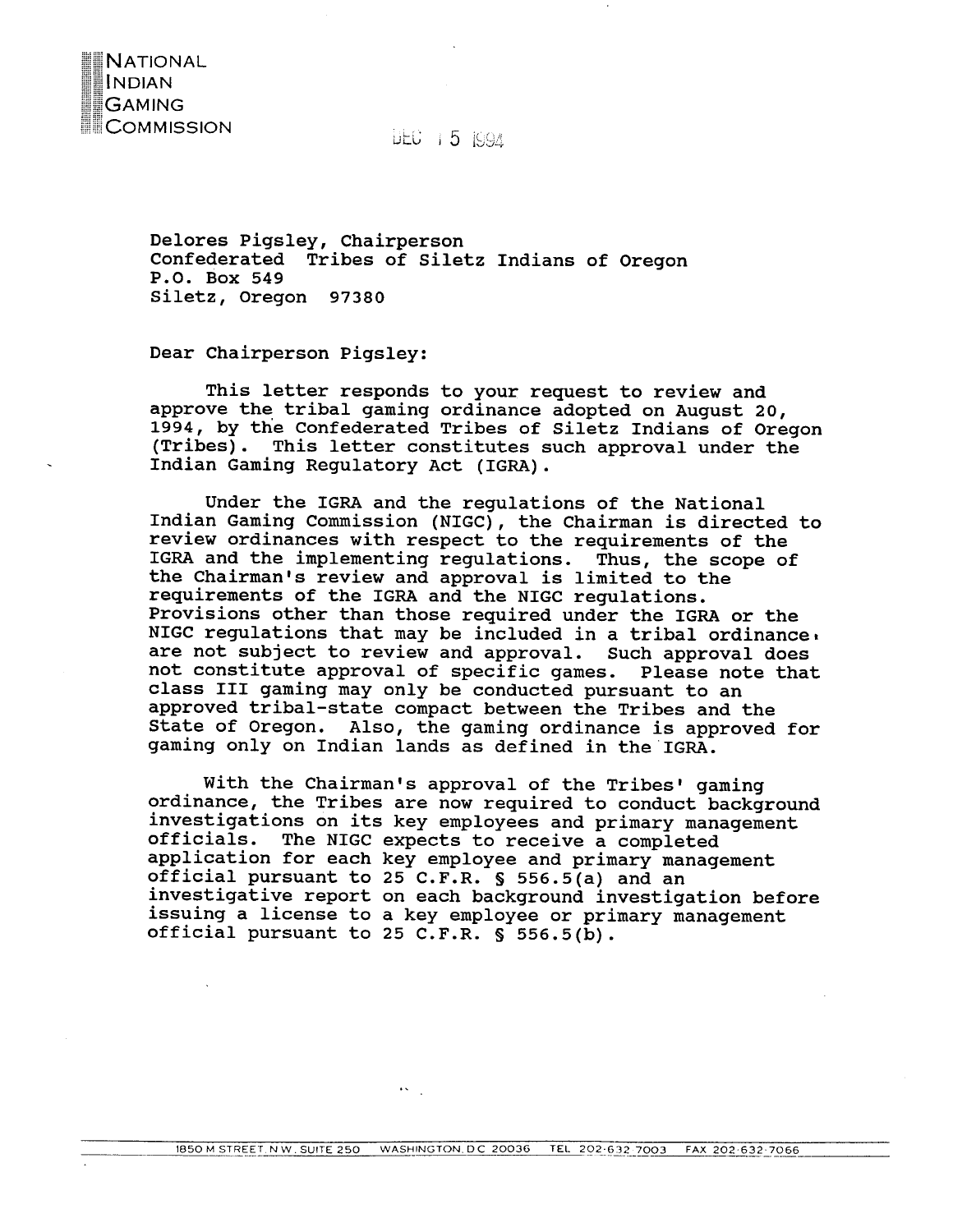**Thank you for submitting the ordinance of the Confederated Tribes of Siletz Indians of Oregon for review and approval. The NIGC staff and I look forward to working with you and the Tribes in implementing the IGRA.** 

Sincerely, yours,

Harold A. Monteau<br>Chairman

**cc: Jessie Davis, Vice-Chairperson** 

 $\alpha$  ,  $\gamma$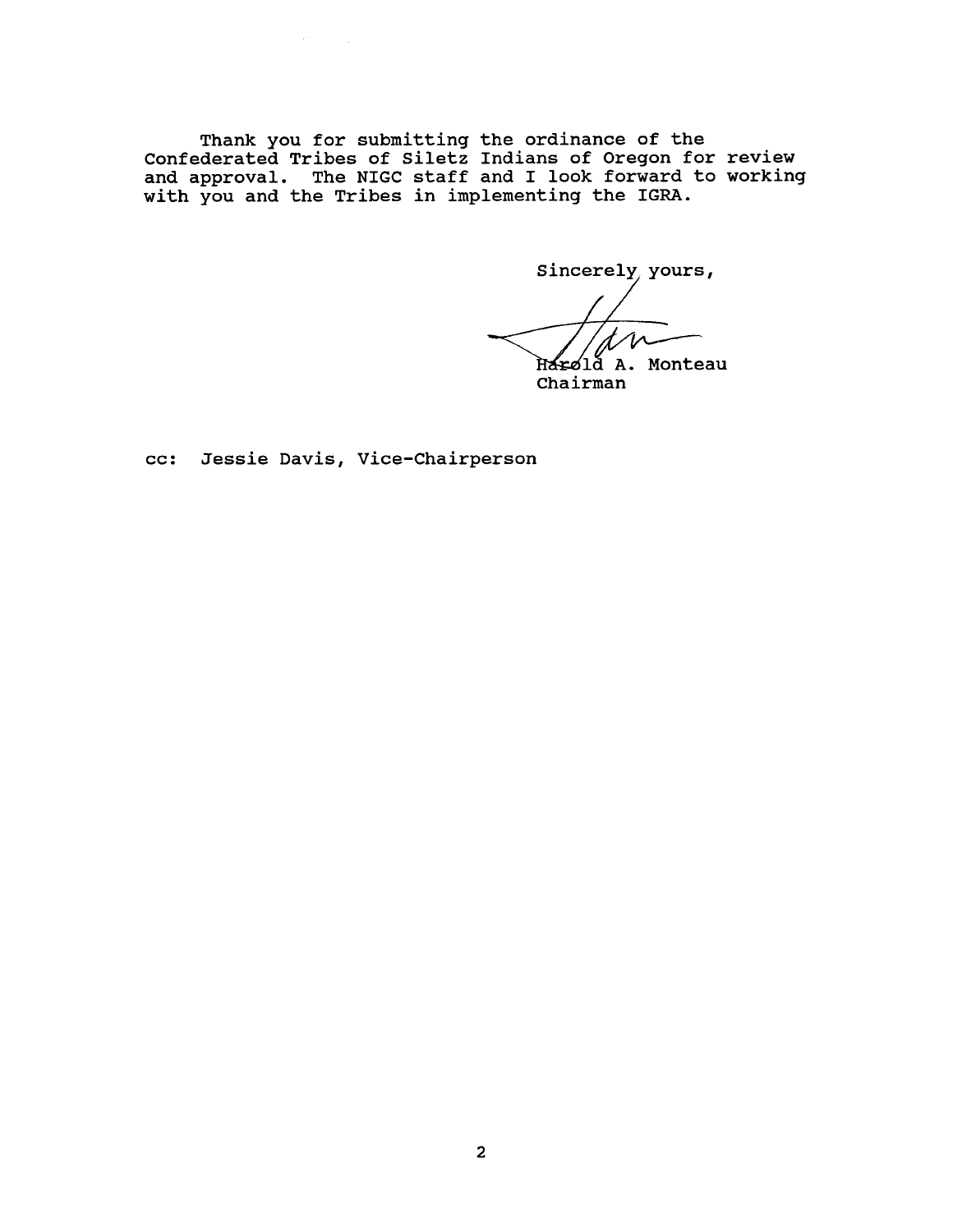Resolution No. 94-188

Date Approved 8/20/94

Subject Gaming Ordinance

#### RESOLUTION

- WHEREAS, the Siletz Tribal Council is empowered to act on behalf of the Confederated Tribes of Siletz Indians of Oregon pursuant to Article IV, Section 1 of the Siletz Constitution, approved June 13, 1979, by the Acting Deputy Commissioner of Indian Affairs; and
- WHEREAS, the Siletz Tribe intends to engage in Class II and Class III gaming under the Indian Gaming Regulatory Act in Lincoln County; and
- WHEREAS, under the Indian Gaming Regulatory Act and applicable federal regulations it is necessary for the Tribe to have an approved Gaming Ordinance before it can formally engage in gaming; and
- WHEREAS, the Siletz Tribe desires to comply with all federal laws and regulations, and desires to engage in gaming as soon as practical; and
- WHEREAS, the Siletz Tribe's proposed ordinance must be submitted to the National Indian Gaming Commission in Washington, D.C. for approval.

NOW THEREFORE BE IT RESOLVED, that the Siletz Tribal Council hereby approves the attached Gaming Ordinance, Section No. 6.20, of the Siletz Tribe, replacing all existing gaming ordinances of the Tribe, and that such Gaming Ordinance shall be submitted to the National Indian Gaming Commission as soon as possible.

SILETZ TRIBAL COUNCIL

Delores Pigsley

# Tribal Council Chairman

#### **CERTIFICATION**

This Resolution was adopted at a Regular Tribal Council meeting held on 8/20/94 , at which a quorum was present, and the Resolution was adopted by a vote of  $\,9\quad$  For,  $\,0\quad$  AGAINST, and  $\,0\quad$ ABSTAINING, the Chairman or Vice-Chairman being authorized to sign the Resolution.

Tribal Council Secretary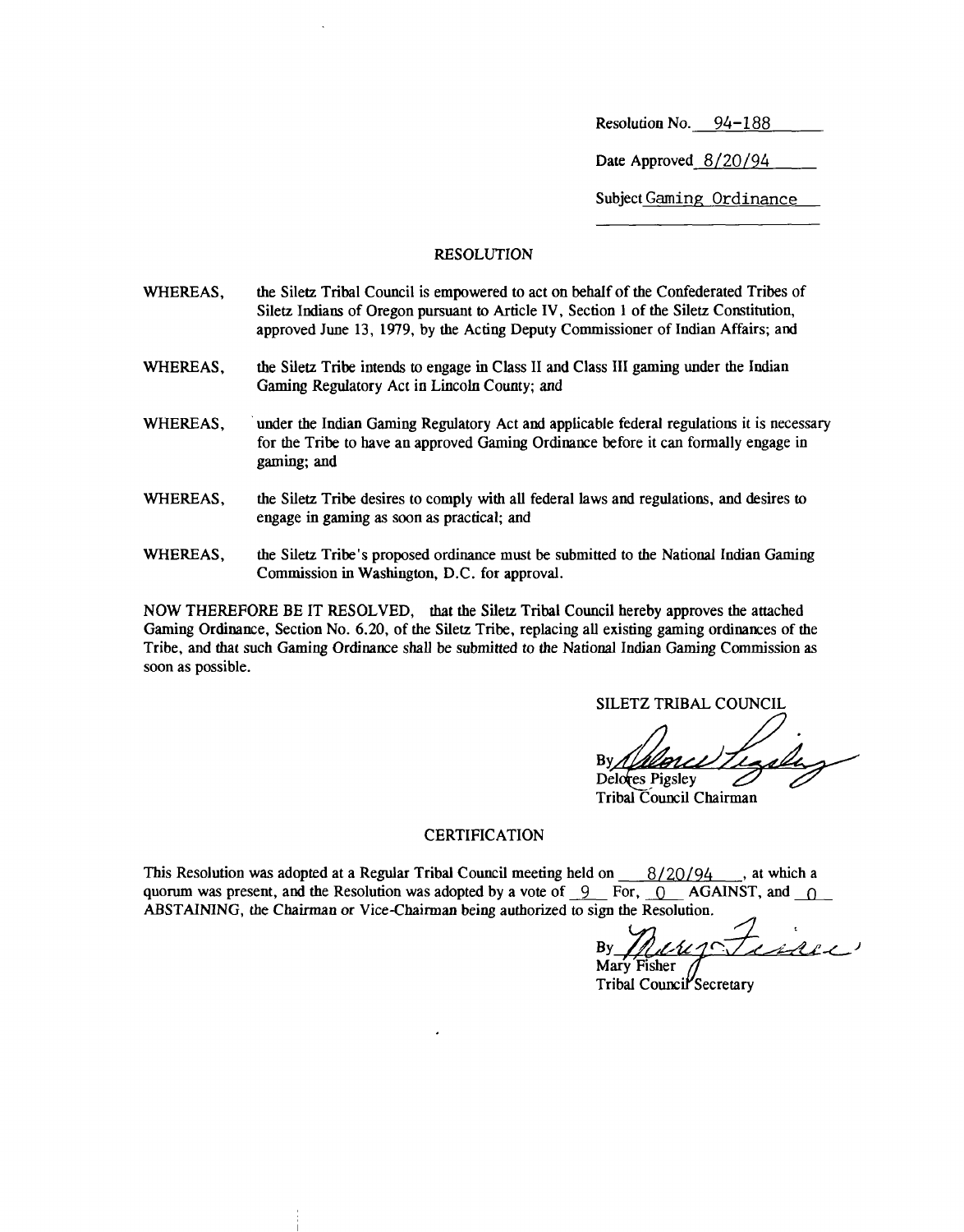#### **GAMING ORDINANCE**

### **Siletz Tribal Ordinance Number 6.20**

## Siletz Tribal Gaming Commission

#### Confederated Tribes of Siletz Indians of Oregon

#### $6.20$ Purpose

 $\ddot{\phantom{1}}$ 

(a) The Siletz Tribal Council, hereinafter "Tribe," empowered by the Tribe's constitution to enact ordinances, hereby adopts this Ordinance in order to set the terms for and to regulate all gaming activities on Siletz tribal lands.

(b) The Tribe shall conduct gaming operations to obtain revenues for tribal purposes, to employ tribal members, and to prevent the infiltration of criminal elements into such operations.

(c) The Tribe **shall** conduct **all** gaming operations in accordance with the Indian Gaming Regulatory Act, all applicable federal regulations and guidelines, and consistent with the Tribe's sovereign authority over its affairs.

(d) **This** Ordinance is an exercise of the policy and general welfare powers of the Confederated Tribes of Siletz **Indians** of Oregon, acting in **the** best interests of the tribal membership. All provisions of this ordinance shall be liberally construed to achieve their purposes.

#### 6.21 Gaming Authorized

Class **I1** and Class **III** gaming as defined in the Indian Gaming Regulatory Act, **P.L.** 100- 447, 25 **U.S.C.** §2703(7)(a) and 25 U.S.C. §2703(8) **("IGRA")** and by the regulations promulgated by the National Indian **Gaming** Commission **("NIGC")** at 25 **C.F.R.** §502(3) (as published in the Federal Register at 57 **FR** 12382-12393, April 9, 1992) is hereby authorized.

#### 6.22 Ownership of Gaming

The Tribe shall have the sole proprietary interest in and responsibility for the conduct of any gaming operation authorized by this ordinance.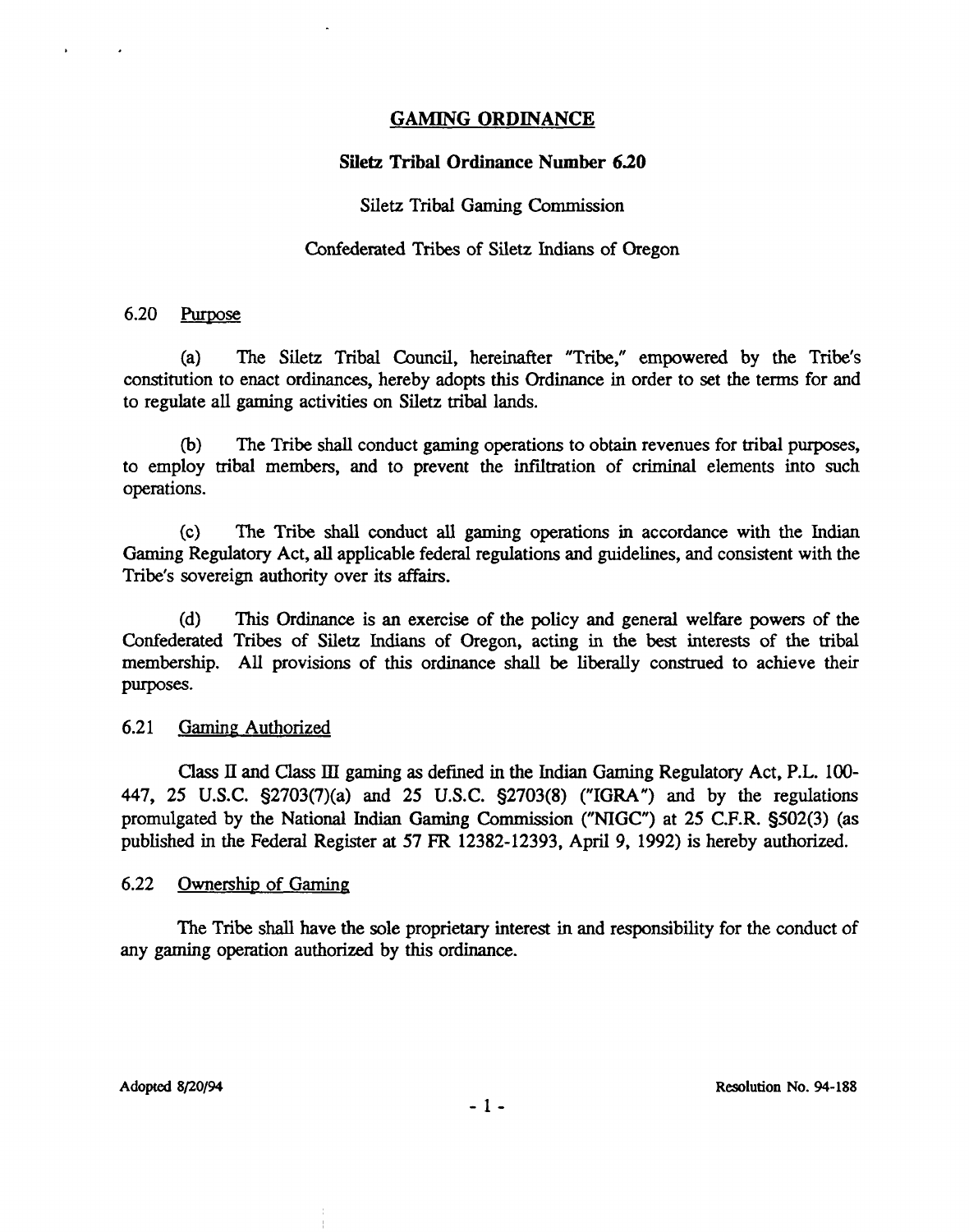#### 6.23 Use of Gaming Revenue

**A.** Net revenues from **Class II** and **Class III** gaming **shall** be **used** only for the following purposes: to fund tribal government operations and programs; to provide for the general welfare of the Tribe and its members; promote tribal economic development; donate to charitable organizations; or help fund operations of local government agencies.

B. If the Tribe elects to make per capita payments to tribal members, if shall authorize such payments only upon approval of a plan submitted to the Secretary of the Interior under 25 U.S.C. **§2710(b)(3).** 

#### 6.24 Audit

A. The Tribe shall cause to be conducted annually an independent audit of gaming operations and shall submit the resulting audit reports to the National Indian Gaming Commission.

**B.** All **Gaming** related contracts that result in the purchase of supplies, services, or concessions in excess of \$25,000.00 annually, except contracts for professional legal and accounting services, shall be specifically included within the scope of the audit that is described in subsection A above.

#### 6.25 Protection of the Environment and Public Health and Safety

**Class Il** and **Class** III gaming facilities shall be constructed, maintained and operated in a manner that adequately protects the environment and the public health and safety.

#### 6.26 Background Investigations: Key Employees and Primary Management Officials

The Confederated Tribes of Siletz Indians shall ensure that the policies and procedures set out in this section are implemented with respect to key employees and primary management officials and employed at any Class **II** and Class **III** enterprises operated on tribal lands:

A. Definitions

For purposes of this section, the following definitions apply:

- 1. Key employee:
	- (a) A person who performs one or more of the following functions:
		- (1) Bingo caller;
		- (2) Counting room supervisor;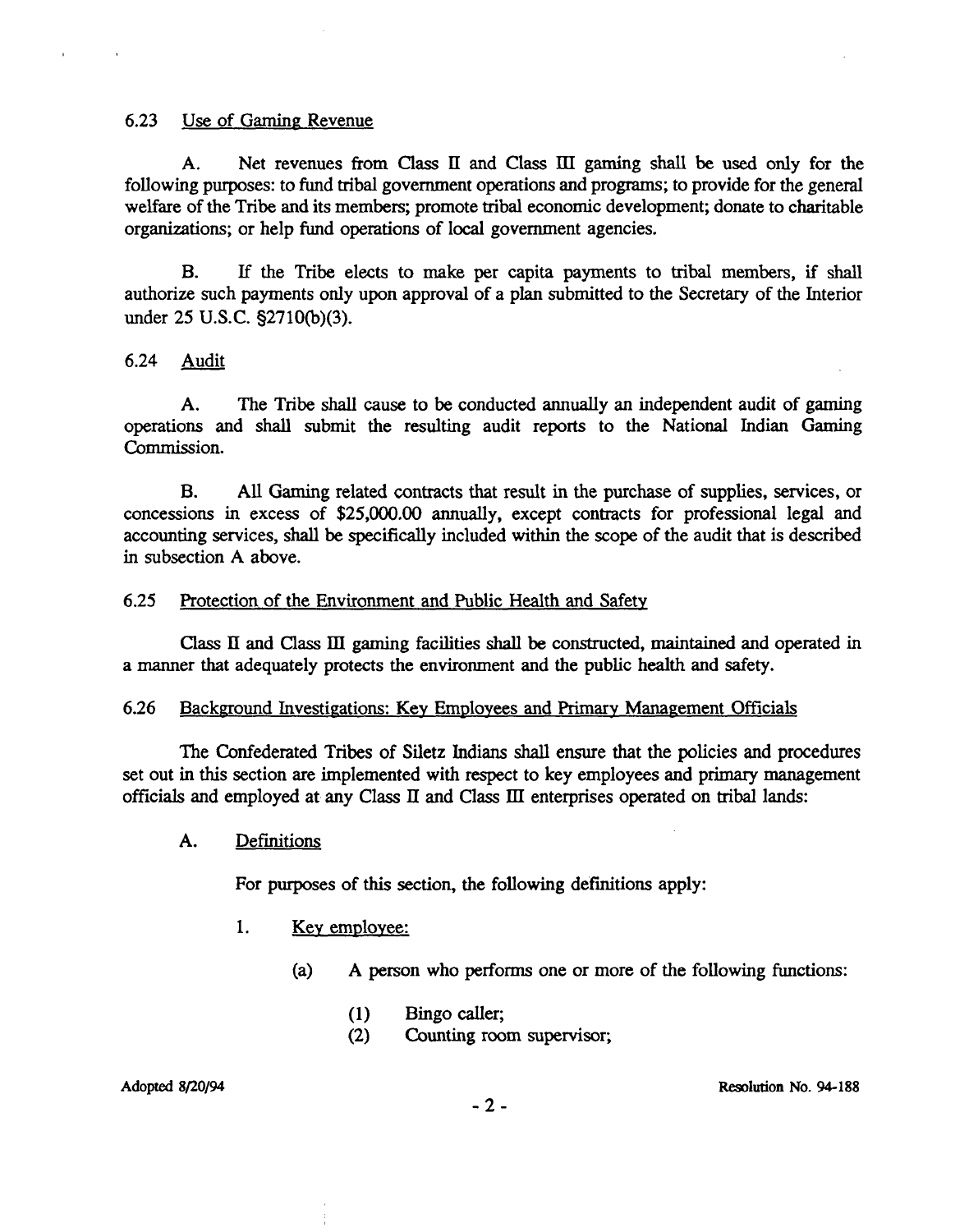- $(3)$ Chief of security;
- Custodian of gaming supplies or cash;  $(4)$
- $(5)$ Floor manager;
- Pit **boss;**   $(6)$
- $(7)$ Dealer;
- Croupier,  $(8)$
- $(9)$ Approver of credit; or
- Custodian of gaming devices including persons with access  $(10)$ to cash and accounting records within such devices
- **(b)** If not otherwise included, any other person whose total cash compensation is in excess of \$50,000 per year.
- (c) If not otherwise included, the four most highly compensated persons in the gaming operation.
- 2. **Primary** management official:
	- (a) The person having management responsibility for a management contract;
	- **(b)** Any person who has authority:
		- (1) To hire and fire employees; or<br>(2) To set up working policy for the
		- **(2)** To set up working policy for the gaming operation; or
	- (c) The chief financial officer or other person who has financial management responsibility.

#### B. Application Forms

1. The following notice shall be placed on the application form for a key employee or a primary management official before that form is filled out by an applicant:

> In compliance with the Privacy Act of 1974, the following information is provided: solicitation of the information on this form is authorized by 25 **U.S.C.** 2701 et seq. The purpose of the requested information is to determine the eligibility of individuals to be employed in a gaming operation. The information will be used by National Indian Gaming Commission members and staff who have need for the information in the performance of their official duties. The information may be disclosed to appropriate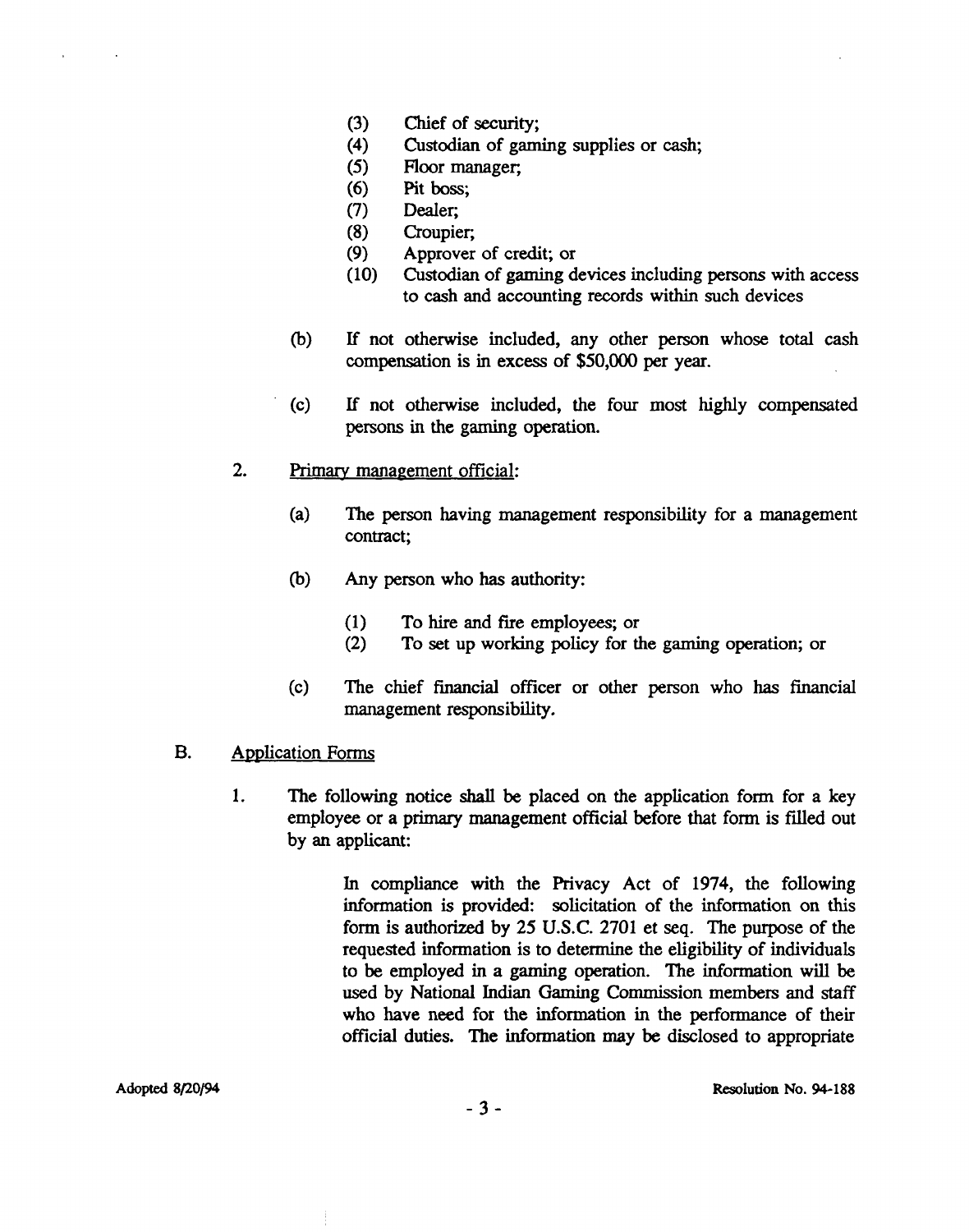Federal, Tribal, State, local or foreign law enforcement and regulatory agencies when relevant to civil, criminal or regulatory investigations or prosecutions or when pursuant to a requirement by the Confederated Tribes of Siletz Indians or the National Indian Gaming Commission in connection with the hiring or firing of an employee, the issuance or revocation of a gaming license, or investigations of activities while associated with the Confederated Tribes of Siletz Indians or the tribal gaming operation. Failure to consent to the disclosures indicated in this notice will result in the Tribe being unable to hire you in a primary management official or key employee position.

- 2. **Existing** key employees and primary management officials shall be notified in writing that they shall either:
	- **a.** Complete a new application form that contains a Privacy Act notice; or
	- b. Sign a statement that contains the Privacy Act notice and consent to the routine uses described in that notice.
- **3.** The .following notice shall be placed on the application form for a key e'mployee or a primary management official before that form is filled out by an applicant:

A false statement on any part of your application may be grounds for not hiring you, or for firing you after you begin work Also, you may be punished by fine or imprisonment. (U.S. Code, Title 18, §1001.)

- **4.** The Confederated Tribes of Siletz Indians shall notify in writing, existing key employees and primary management officials that they shall either:
	- **a.** Complete a new application form that contains a notice; or
	- b. Sign a statement that contains the notice regarding false statements.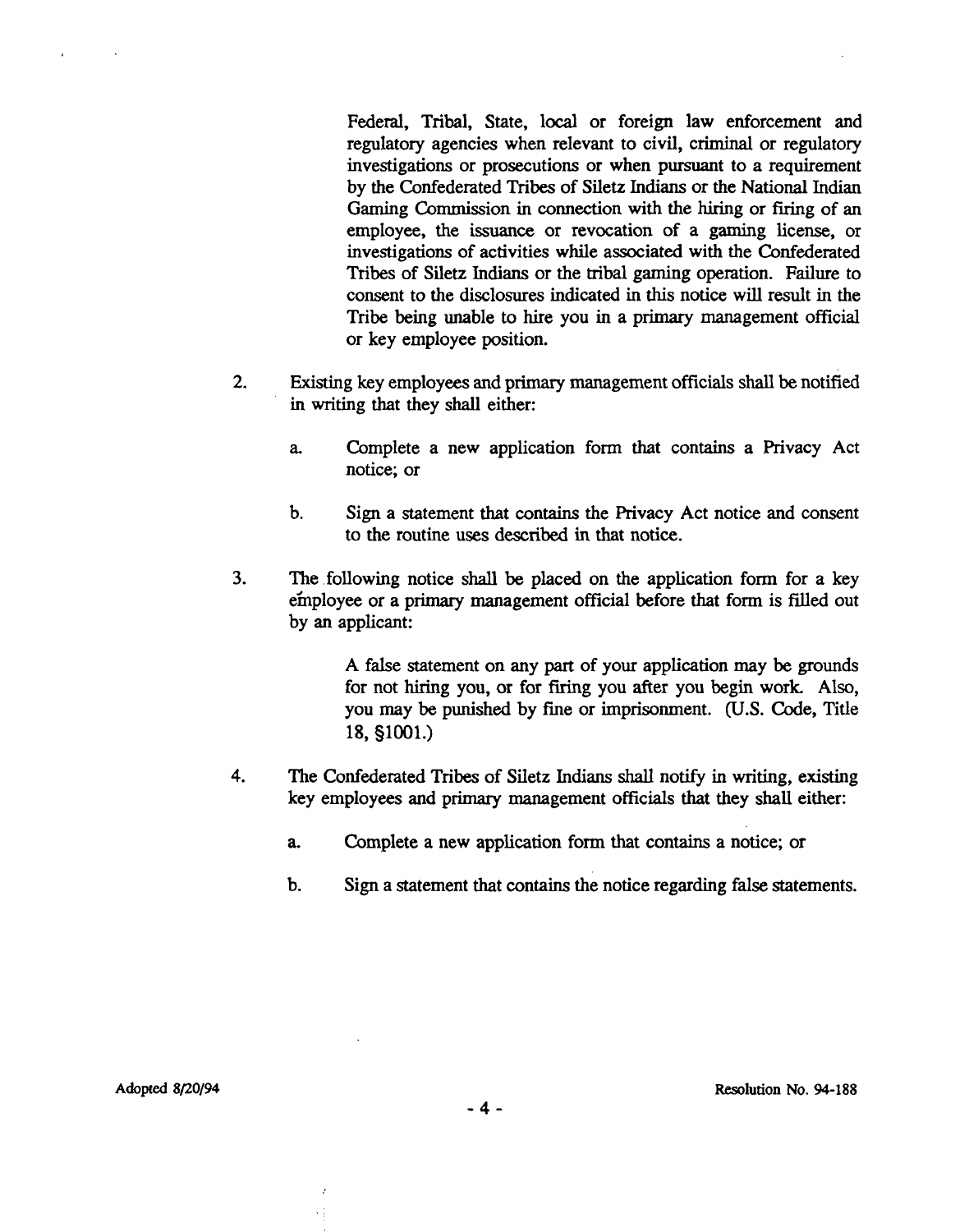#### C. Background Investigations

- 1. The Confederated Tribes of Siletz Indians shall request from each primary management official and from each key employee, **all** of the following information:
	- a. **Full** name, other names used (oral or written), social security number(s), birth date and place, citizenship, gender, all languages (spoken or written);
	- b. Currently and for the previous ten (10) years: business and employment positions held, ownership interests in those businesses, business and residence addresses, and driver's license numbers;
	- c. The names and current addresses of at least three (3) personal references, including one personal reference who was acquainted with the applicant during each period of residence listed under paragraph  $(1)(b)$  of this section;
	- **d.** Current business and resident telephone numbers;
	- e. A description of any existing and previous business relationships with Indian tribes, including ownership interests in those businesses;
	- **f.** A description of any existing and previous business relationships with the gaming industry generally, including ownership interests in those businesses;
	- g. The names and addresses of any licensing or regulatory agency with which the person has filed an application for a license or permit related to gaming, whether or not such license or permit was granted;
	- h. For each felony for which there is an ongoing prosecution or a conviction, the charge, the name and address of the court involved, and the date and disposition if any;
	- 1. For each misdemeanor conviction or ongoing misdemeanor prosecution (excluding minor traffic violations), within ten (10) years of the date of the application, the name and address of the court involved and the date and disposition;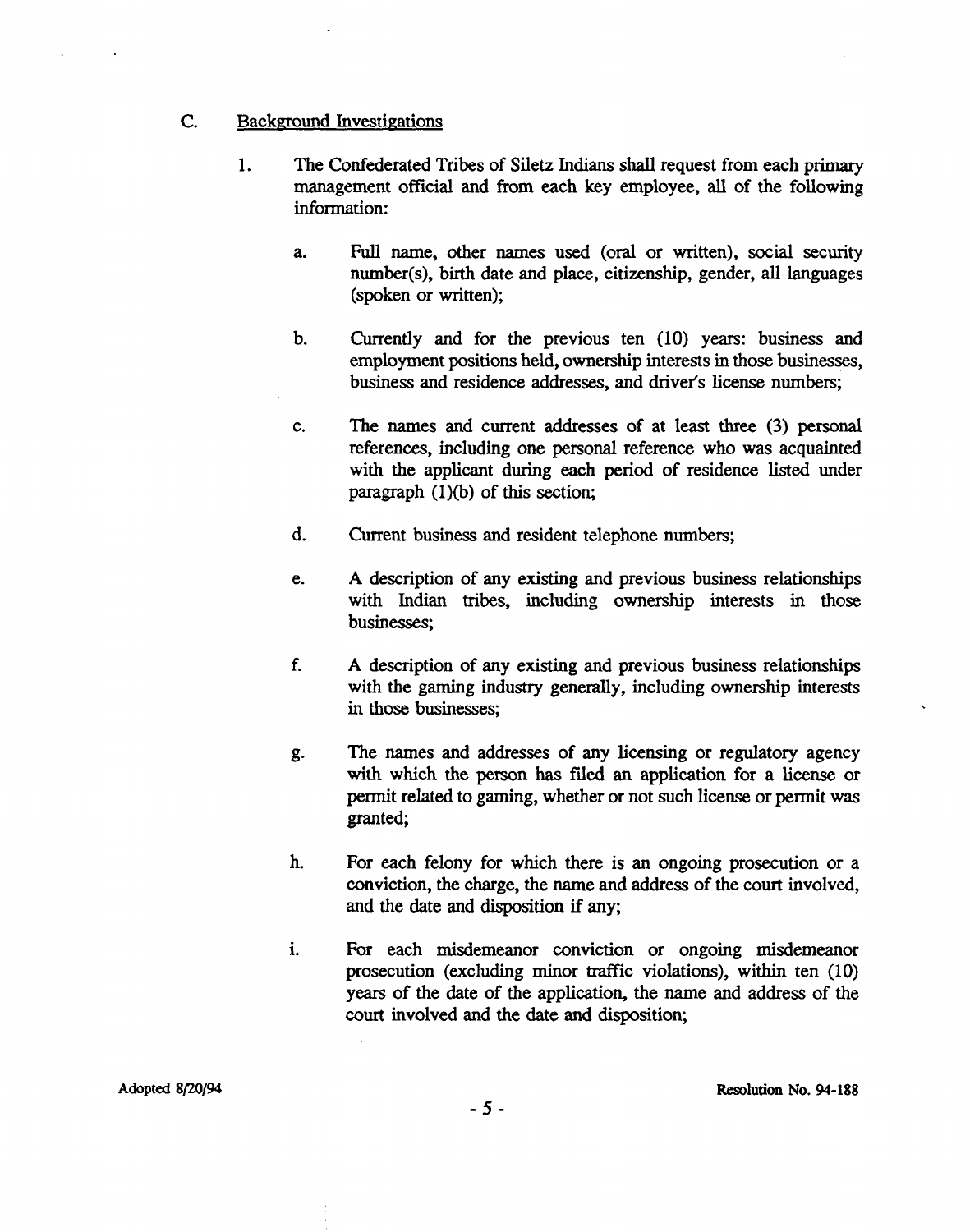- **j.** For each criminal charge (excluding minor traffic charges), whether or not there is a conviction, if such criminal charge is within ten (10) years of the date of the application and is not otherwise listed pursuant to paragraph  $(1)(h)$  or  $(1)(i)$  of this section, the criminal charge, the name and address of the court involved and the date and disposition;
- **k** The name and address of any **licensing** or regulatory agency with which the person has filed an application for an occupational license or permit, whether or not such license or permit was granted;
- 1. A current photograph;
- m. Any other information the Tribe deems relevant; and
- n. Fingerprints consistent with procedures adopted by the Tribe according to 25 **C.F.R.** §522(2)(h).
- **2.** The Confederated Tribes of Siletz Indians shall conduct an investigation sufficient to make a determination under subsection D below. In conducting a background investigation, the Tribe or its agents shall promise to keep confidential the identity of each person interviewed in the course of the investigation.

#### D. Eligibility Determination

The Tribe shall review a person's prior activities, criminal record, if any, and reputation, habits and associations to make a finding concerning the eligibility of a key employee or primary management official for employment in a gaming operation. If the Tribe determines that employment person poses a threat to the public interest or to the effective regulation of gaming, or creates or enhances dangers of unsuitable, unfair, or illegal practices and methods and activities in the conduct of gaming, a tribal gaming opention shall not employ that person in a key employee or primary management official position.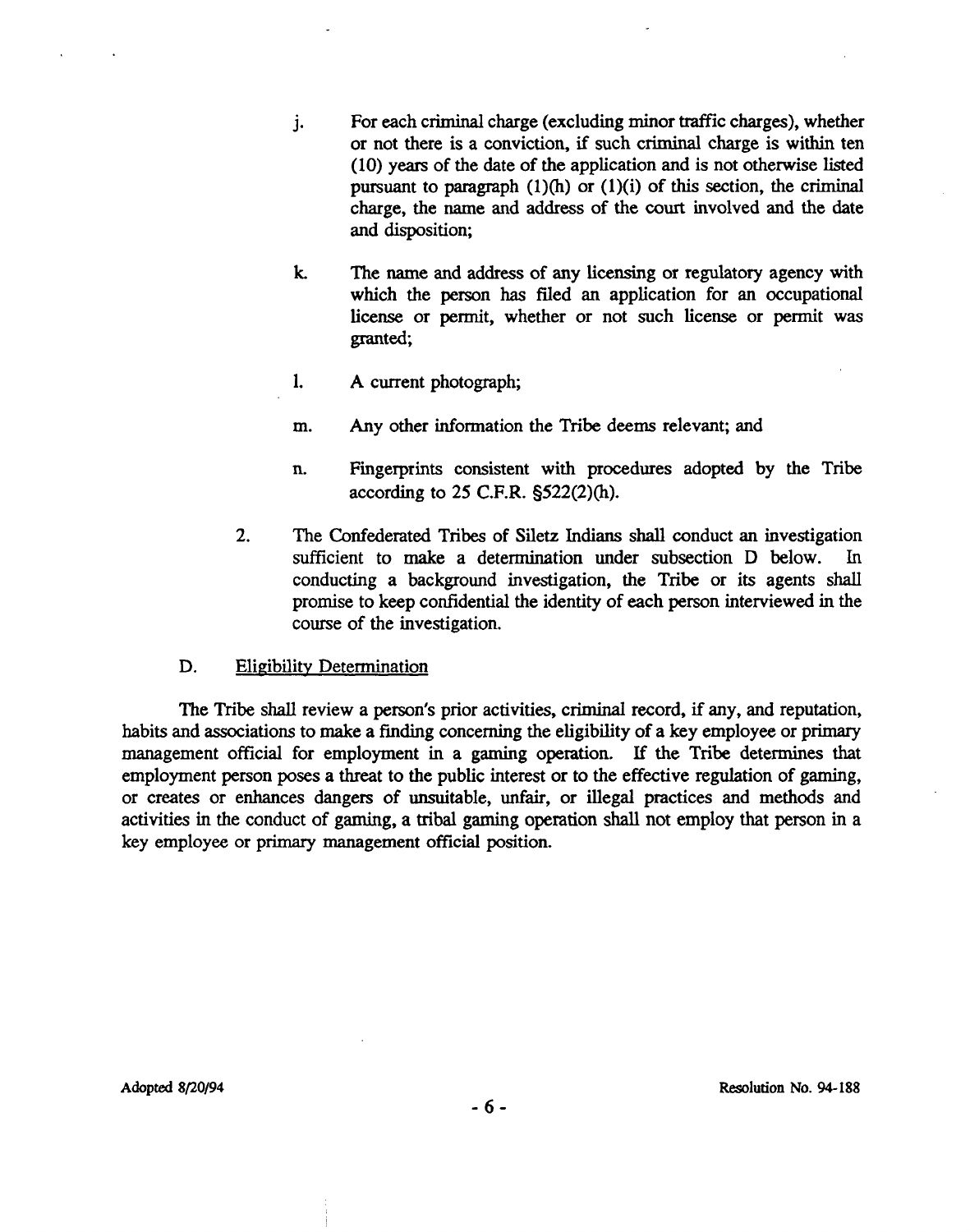- **E.** Procedures for Forwarding Applications and Reports for Key Employees and **Prirnarv** Management Officials to the National Indian Gaming; Commission
	- **1.** When a key employee or primary management official begins work at a **gaming** operation authorized by this ordinance, the Tribe shall forward to the National Indian Gaming Commission a completed application for employment and conduct the background investigation and make the determination referred to in subsection D of this section.
	- 2. The Tribe shall forward the report referred to in subsection F of this section to the National Indian Gaming Commission within sixty (60) days after an employee **begins** work or within sixty (60) days of the approval of this ordinance by the Chairman of the National Indian Gaming Commission.
	- **3.** The gaming operation shall not employ as a **key** employee or primary management official a person who does not have a license after ninety (90) days.

#### F. **Report to the National Indian Gaming Commission**

- 1. Pursuant to the procedures set out in subsection E of this section, the Confederated Tribes of Siletz shall prepare and forward to the National Indian Gaming Commission an investigative report on each background investigation. An investigative report shall include all of the following:
	- a. Steps taken in conducting a background investigation;
	- b. Results obtained;
	- c. Conclusions reached; and
	- d. The basis for those conclusions.
- **2.** The Tribe shall submit, with the report, a copy of the eligibility determination made under subsection D of this section.
- **3. If** a license is not issued to an applicant, the **Tribe:** 
	- a. Shall notify the National Indian Gaming Commission; and
	- b. May forward copies of its eligibility determination and investigative report (if any) to the National Indian Gaming

#### **Adopted 8120194**

 $\ddot{\phantom{a}}$ 

 $\bullet$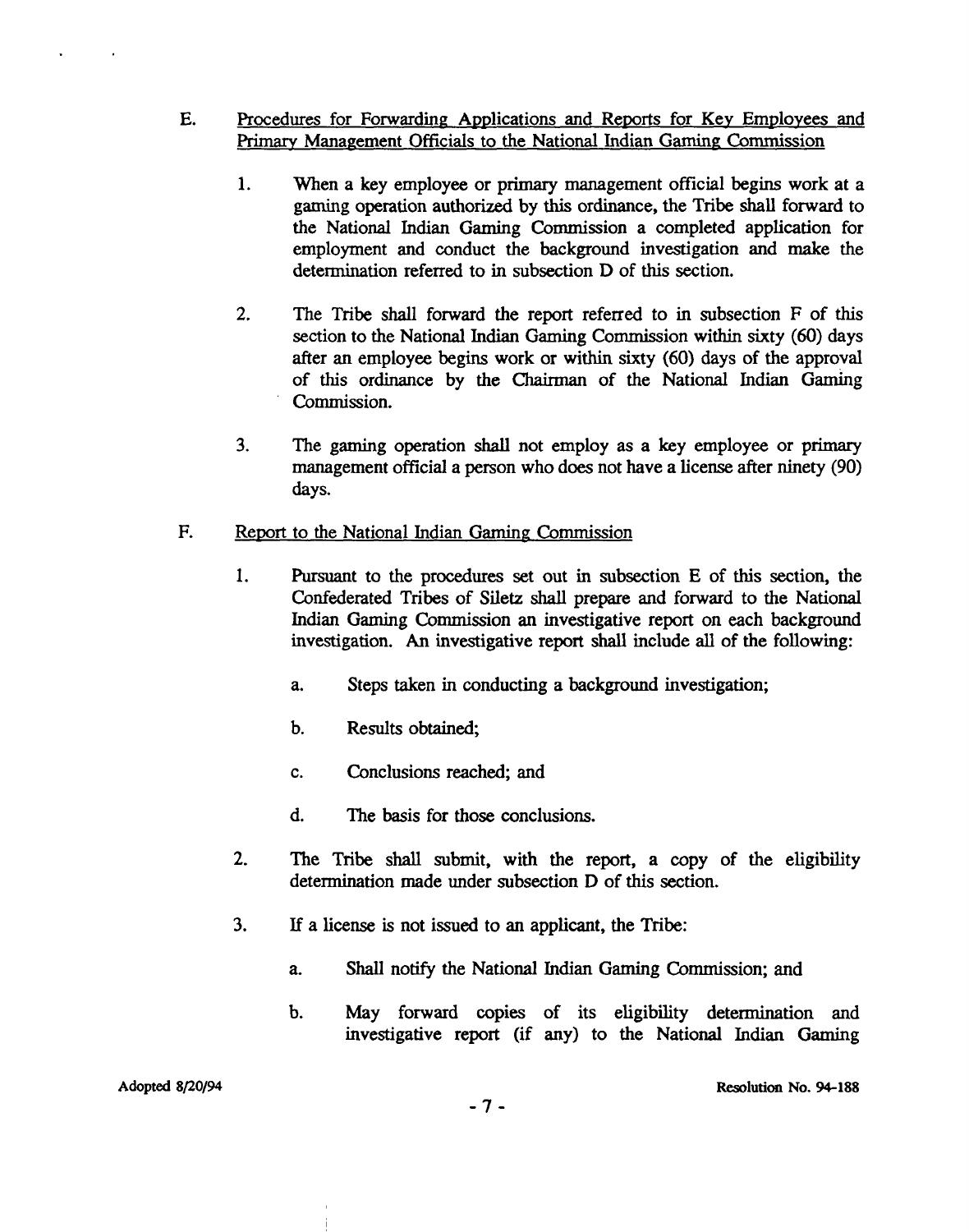Commission for inclusion in the Indian Gaming Individual Records System.

**4.** With respect to key employees and primary management officials, the Tribe shall retain applications for employment and reports (if any) of background investigations for inspection by the Chairman of the National Indian Gaming Commission or his or her designee for no less than three (3) years from the date of termination of employment.

#### G. Granting a Gaming License

 $\ddot{\phantom{a}}$ 

- 1. If, within a thirty (30) day period after the National Indian Gaming Commission receives a report, the National Indian Gaming Commission notifies the tribe that it has no objection to the issuance of a license pursuant to a license application **filed** by a key employee or primary management official for whom the tribe has provided an application and investigative report to the National Indian Gaming Commission, the Tribe may issue a license to such applicant.
- **2.** The Tribe shall respond to a request for additional information from the Chairman of the NIGC concerning a key employee or a primary management official who is the subject of a report. Such a request shall suspend the 30-day period under paragraph G.1. of this section until the Chairman of the NIGC receives the additional information.
- 3. If, within the thirty (30) day period described above, the NIGC provides the Tribe with a statement itemizing objections to the issuance of a license to a key employee or to a primary management official for whom the Tribe has provided an application and investigative report to the NIGC, the Tribe shall reconsider the application, taking into account the objections itemized by the MGC. The Tribe shall make the **final** decision whether to issue a license to such applicant.
- H. License Suspension
	- 1. If, after the issuance of a gaming license, the Tribe receives from the NIGC reliable information indicating that a key employee or a primary management official is not eligible for employment under subsection D above, the Tribe shall suspend such license and shall notify in writing the licensee of the suspension and the proposed revocation.
	- **2.** The Tribe shall notify the licensee of a time and a place for a hearing on the proposed revocation of a license.